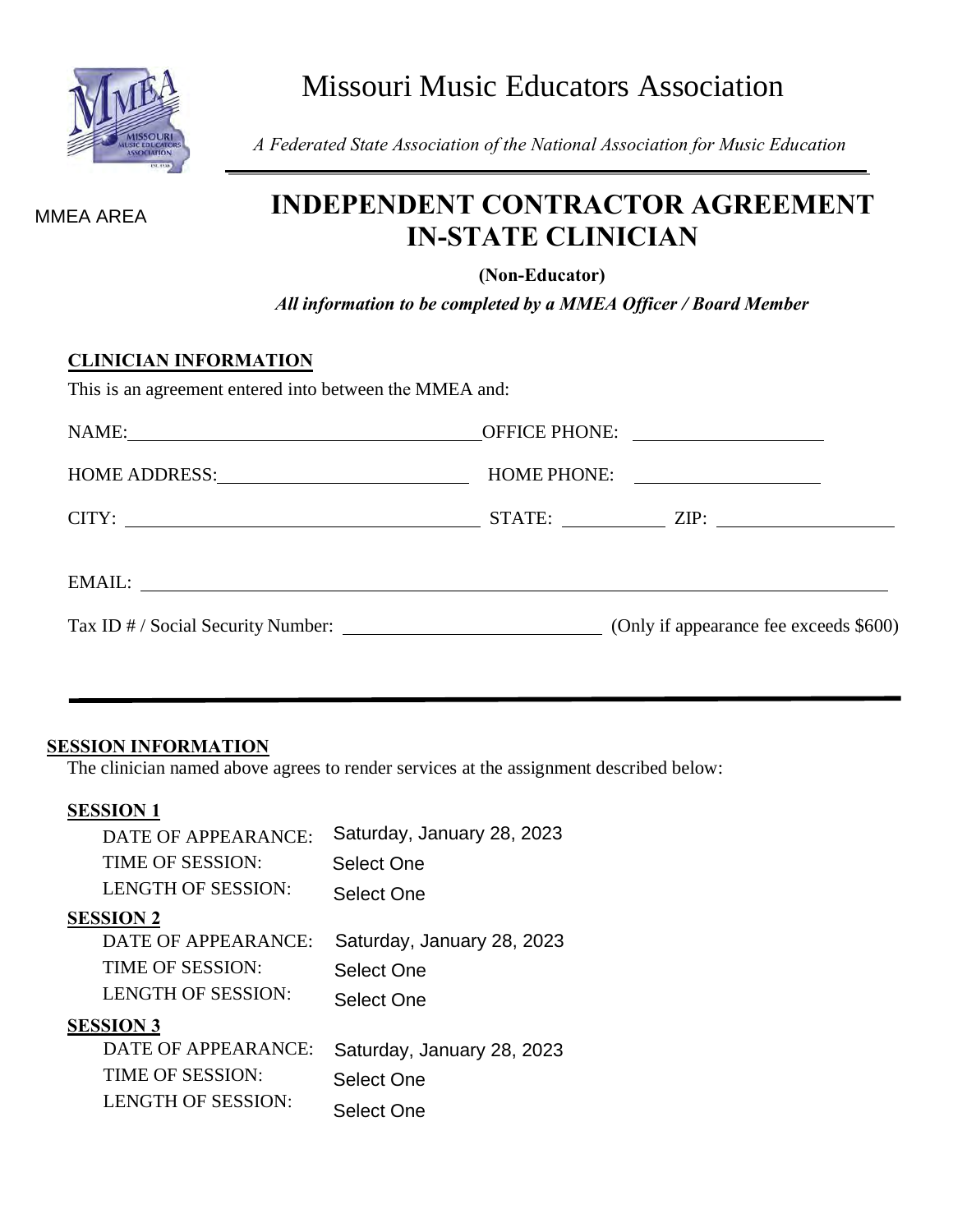

MMEA AREA

# **INDEPENDENT CONTRACTOR AGREEMENT IN-STATE CLINICIAN**

**(Non-Educator)**

**Name of Clinician:** 

#### **TERMS OF AGREEMENT**

### **Sponsorship**

\*The sponsor listed below has agreed to provide financial support for the following expenses:

All Expenses Appearance Fee Transportation Expenses Lodging Meals No Sponsorship

Sponsor Name:

Sponsor Email:

## **MMEA REIMBURSED EXPENSES**

MMEA agrees to pay the following expenses (pre-negotiated) in accordance with MMEA Conference Reimbursement Policy:

Appearance Fee \$

Ground Transportation (Paid at \$.38 per mile)

Meals (Maximum of \$25 (total expenses)

#### **CLINIC PROMOTION**

*MMEA requests that each clinician/presenter record and submit a 15-30 second video promotion for their presentation/s by December 15, 2022.*

### **CLINIC HANDOUTS**

*MMEA requires that a PDF of all handouts to be presented in clinic sessions be submitted through the MMEA Website by January 5, 2023.*